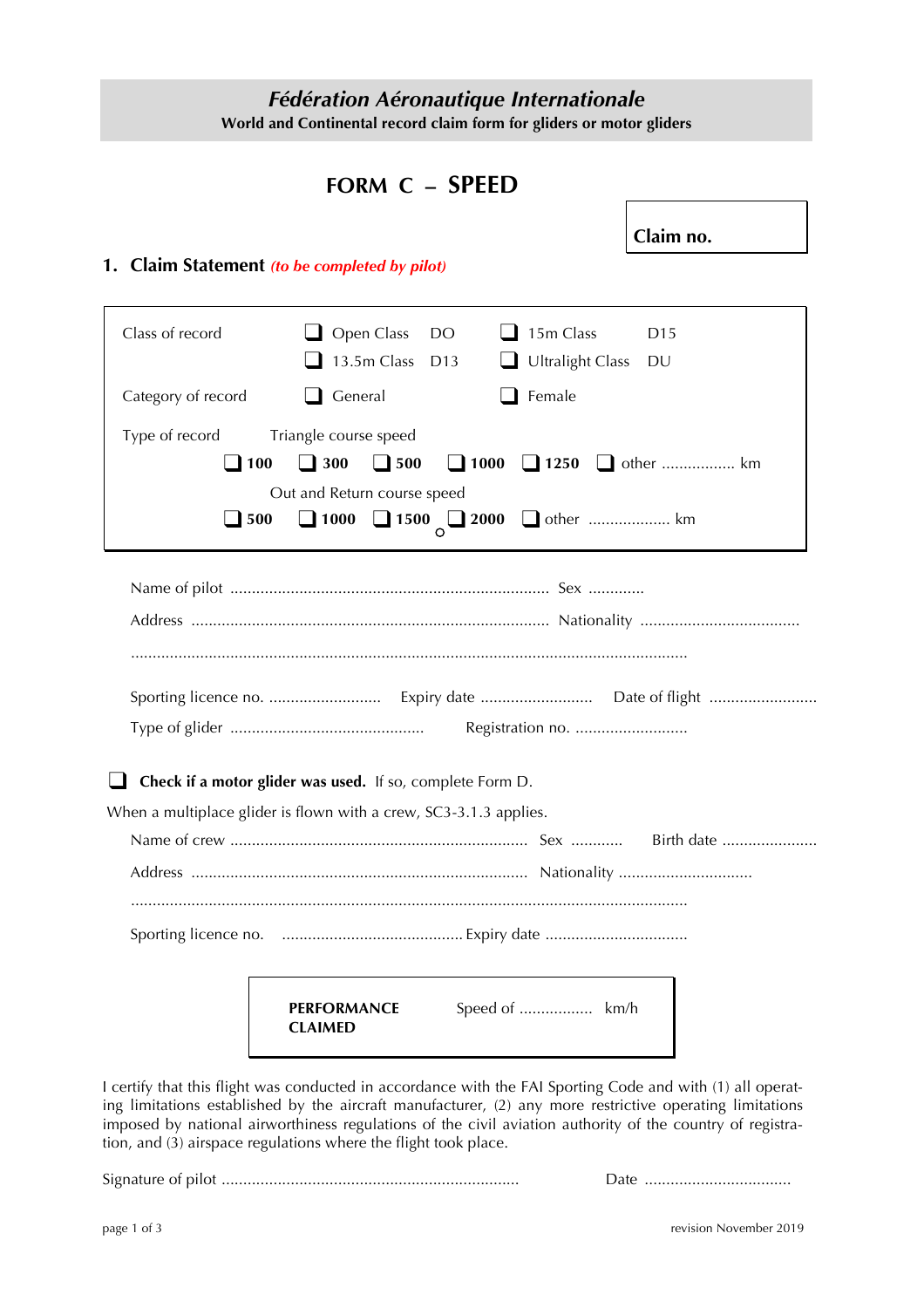# *FAI glider & motor glider form C for speed claims*

| Sections 2 to 5 to be completed by the OO(s) controlling the flight.        |  |
|-----------------------------------------------------------------------------|--|
| Sections 6 and 7 to be completed by the Claims Officer approved by the NAC. |  |

#### **2. Class Conformity**

❑ The glider used conforms to the class rules of the claimed record. A description of the verification method used is to be included with this claim.

#### **3. Take-off Point Data**

Where the take-off point is an airfield, enter its official airfield coordinates & elevation.

| Lat |  |  |
|-----|--|--|
|     |  |  |

## **4. Controlled Flight Recorder(s)**

| FR #1          | FR #2 |
|----------------|-------|
|                |       |
| Serial no.     |       |
| .igc file name |       |

 $\Box$  All FRs used on the flight have been be checked and controlled per SC3-3.5.

■ Installation and any sealing required was in accordance with the IGC approval document of each FR.

### **5. Official Observer Verification**

The controlling NAC must have approved the OO(s) per SC3-4.2.3b and Form E completed.

# **6. NAC Claims Officer**

Way point data to be copied from the flight recorder .igc file. The FR evidence supports the claim of reaching the listed way points.